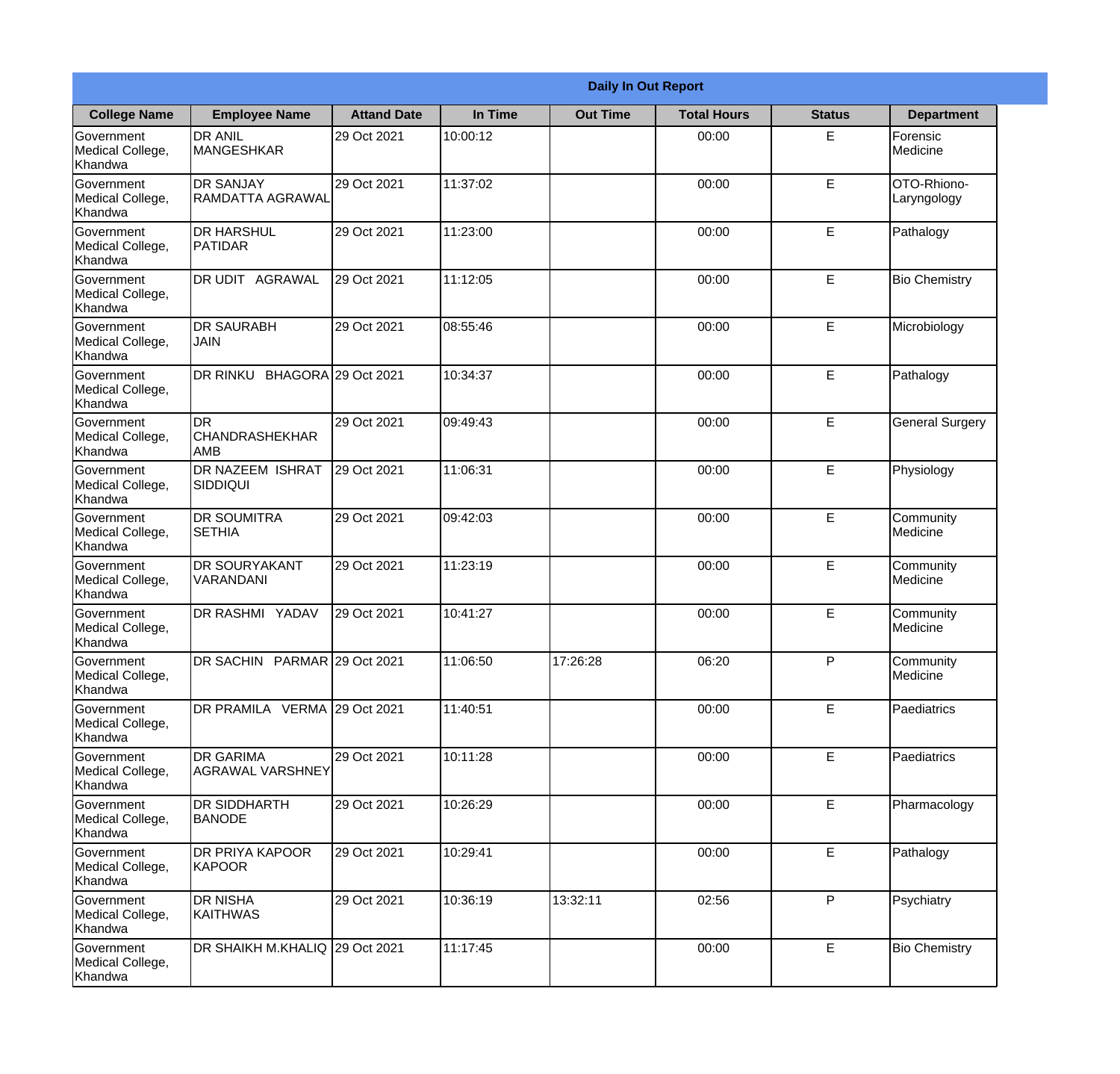| <b>Designation</b>                  | <b>Category</b>     |
|-------------------------------------|---------------------|
| Assistant Professor   Para Clinical |                     |
| Professor                           | Clinical            |
| Assistant Professor   Para Clinical |                     |
| Associate Professor Non Clinical    |                     |
| Associate Professor Para Clinical   |                     |
| Assistant Professor   Para Clinical |                     |
| Assistant Professor   Clinical      |                     |
| Professor                           | <b>Non Clinical</b> |
| Assistant Professor   Para Clinical |                     |
| Demonstrator/Tutor   Para Clinical  |                     |
| <b>Assistant Professor</b>          | Para Clinical       |
| Assistant Professor   Para Clinical |                     |
| Professor                           | Clinical            |
| Associate Professor Clinical        |                     |
| Associate Professor Para Clinical   |                     |
| Demonstrator/Tutor   Para Clinical  |                     |
| <b>Assistant Professor</b>          | Clinical            |
| Professor                           | Non Clinical        |

## **Daily In Out Report**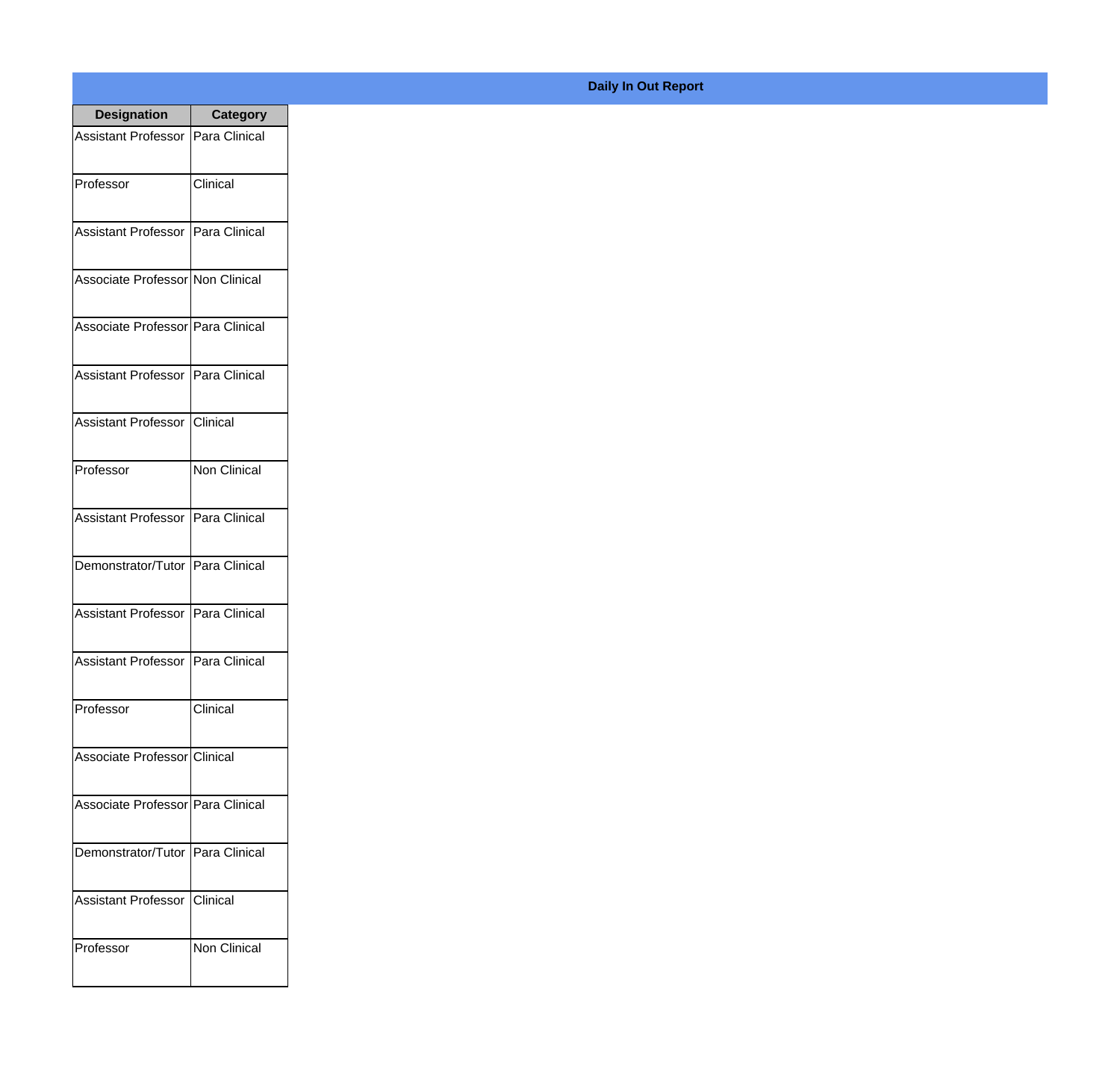|                                                  | <b>Daily In Out Report</b>                                    |             |          |          |       |   |                             |  |
|--------------------------------------------------|---------------------------------------------------------------|-------------|----------|----------|-------|---|-----------------------------|--|
| <b>Government</b><br>Medical College,<br>Khandwa | <b>DR ASHOK</b><br><b>BHAUSAHEB NAJAN</b>                     | 29 Oct 2021 | 10:38:23 |          | 00:00 | E | Forensic<br>Medicine        |  |
| Government<br>Medical College,<br>Khandwa        | <b>DR NITESHKUMAR</b><br><b>KISHORILAL</b><br><b>IRATHORE</b> | 29 Oct 2021 | 10:20:33 |          | 00:00 | E | Pharmacology                |  |
| Government<br>Medical College,<br>Khandwa        | <b>DR PRIYESH</b><br><b>MARSKOLE</b>                          | 29 Oct 2021 | 17:04:06 |          | 00:00 | E | Community<br>Medicine       |  |
| Government<br>Medical College,<br>Khandwa        | <b>DR SANGEETA</b><br><b>CHINCHOLE</b>                        | 29 Oct 2021 | 10:38:32 |          | 00:00 | E | Physiology                  |  |
| Government<br>Medical College,<br>Khandwa        | <b>DR NISHA MANDLOI</b><br><b>PANWAR</b>                      | 29 Oct 2021 | 10:00:54 | 17:10:22 | 07:10 | P | Obstetrics &<br>Gynaecology |  |
| <b>Government</b><br>Medical College,<br>Khandwa | DR NISHA MANDLOI<br>IPANWAR                                   | 29 Oct 2021 | 17:11:06 |          | 07:10 | P | Obstetrics &<br>Gynaecology |  |
| Government<br>Medical College,<br>Khandwa        | <b>DR SATISH</b><br><b>CHANDEL</b>                            | 29 Oct 2021 | 15:53:03 |          | 00:00 | E | Pharmacology                |  |
| <b>Government</b><br>Medical College,<br>Khandwa | <b>DR MUKTESHWARI</b><br><b>GUPTA</b>                         | 29 Oct 2021 | 11:36:44 | 16:56:16 | 05:20 | P | Pharmacology                |  |
| Government<br>Medical College,<br>Khandwa        | <b>RENU</b><br><b>WAGHMARE</b>                                | 29 Oct 2021 | 11:48:34 | 19:03:49 | 07:15 | P | Community<br>Medicine       |  |